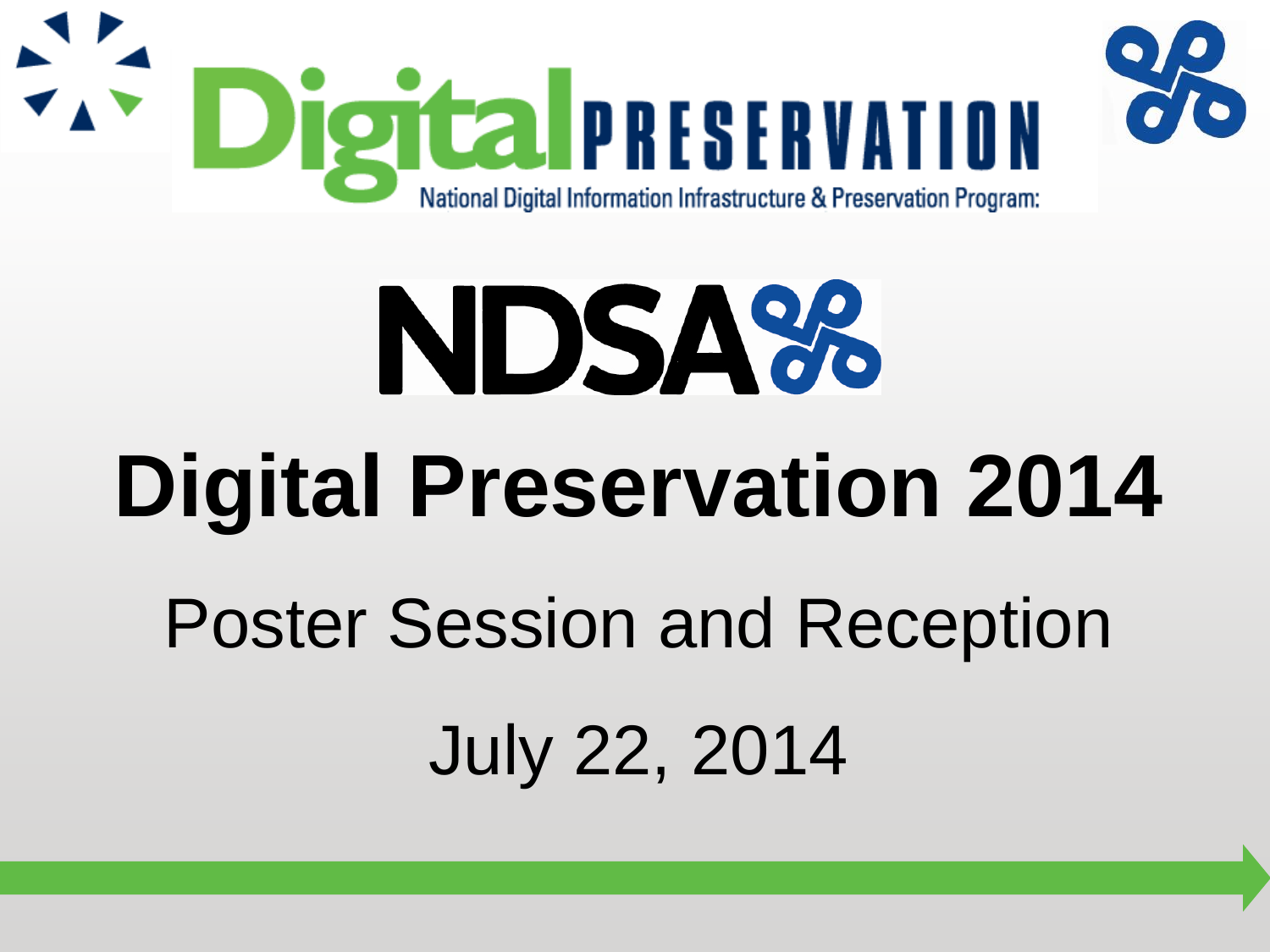





*Thank you to the sponsor of the reception this evening!*



Preserving access to the scholarly record for this and future generations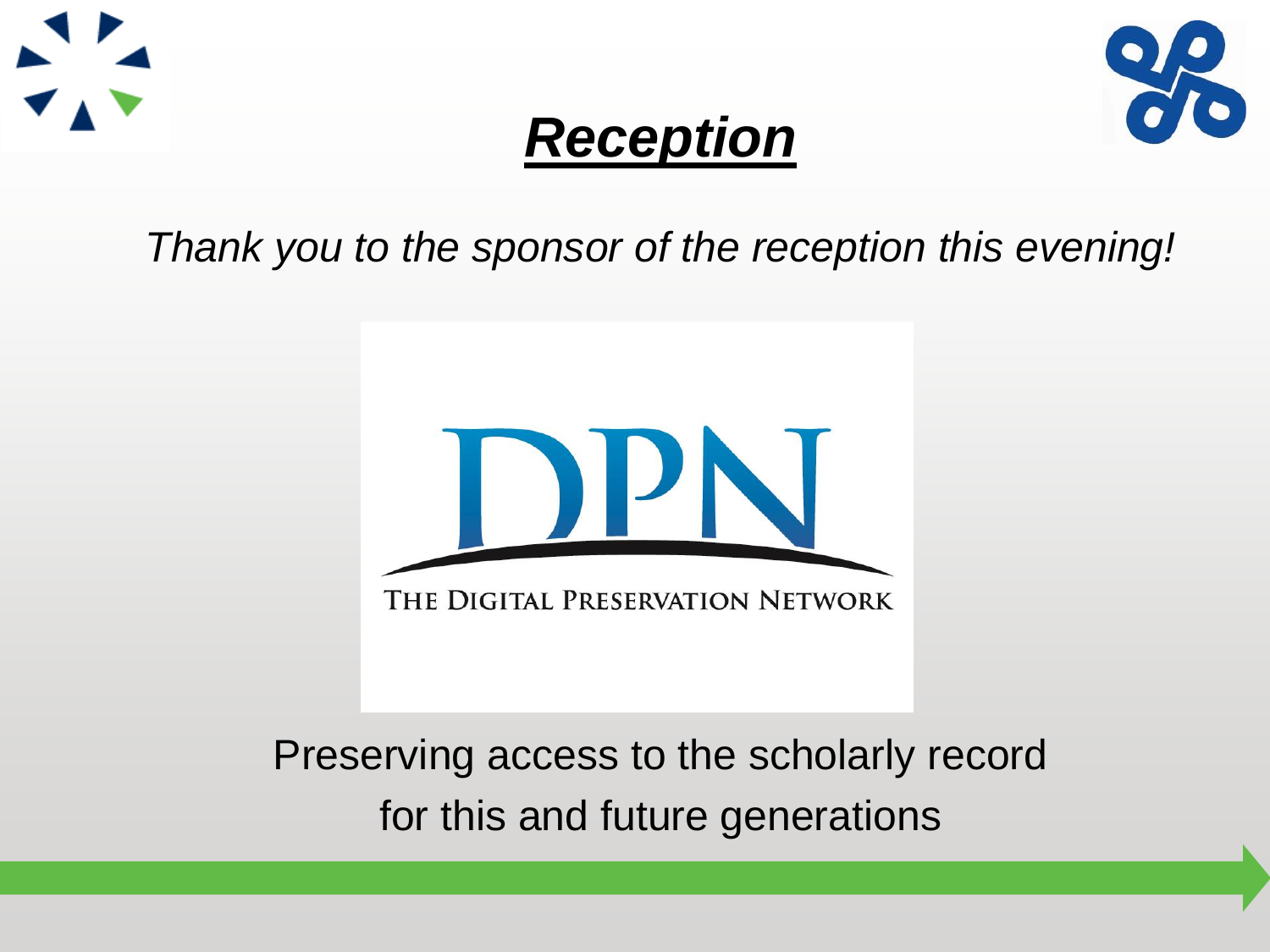



### *Poster Session Co-Chairs*

#### *Nicole Scalessa,The Library Company of Philadelphia*

*Michael Nelson, of Old Dominion University*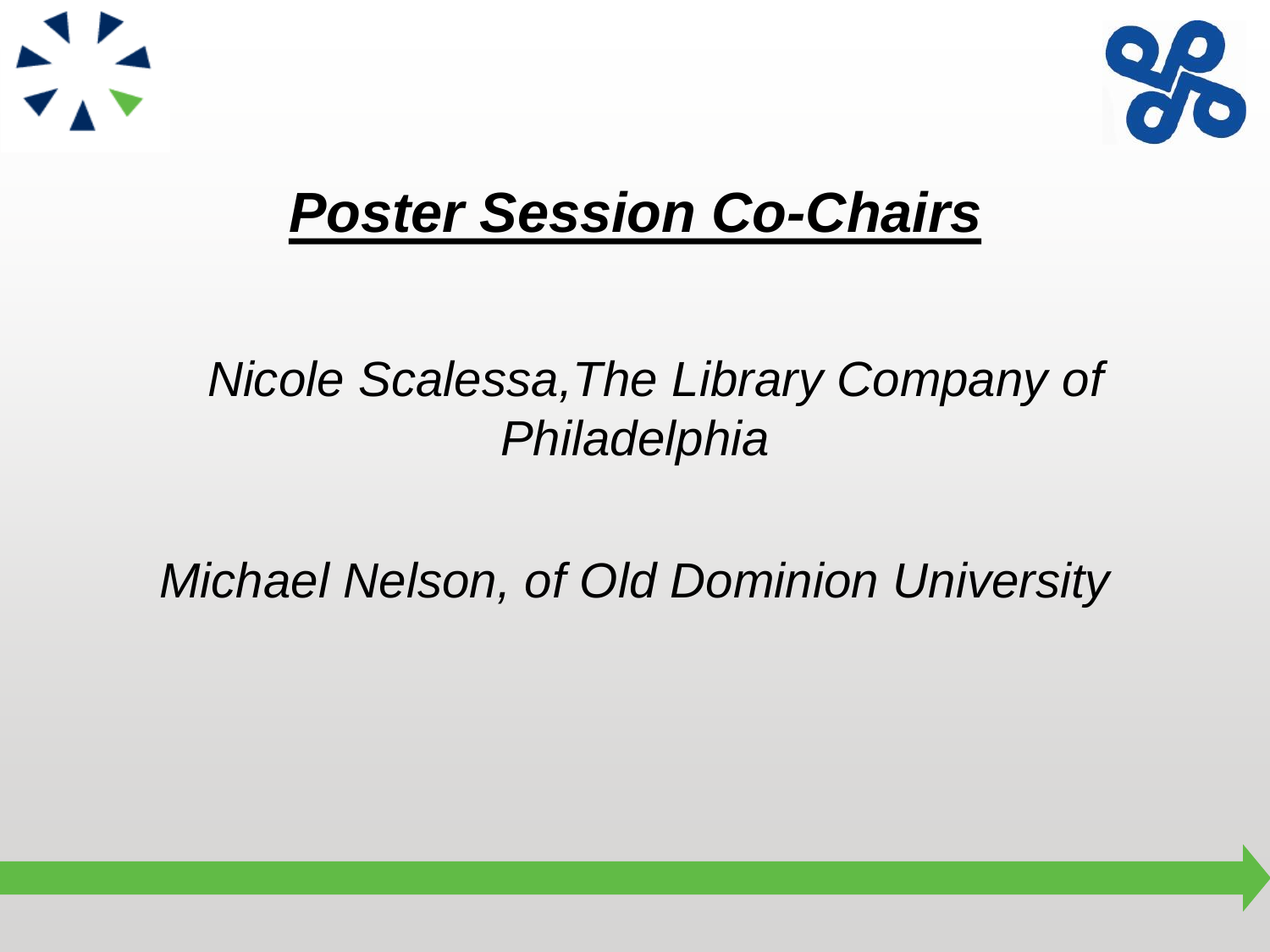



## *Digitization at USGS Libraries*

#### *Jenna Nolt and Qi Tong, U.S Geologica Libraries Program*

USGS Libraries have many unique historical materials in their collection that are essential scientific records for the earth science community. To preserve these materials and make them accessible online, the USGS Libraries embarked on a digitization effort.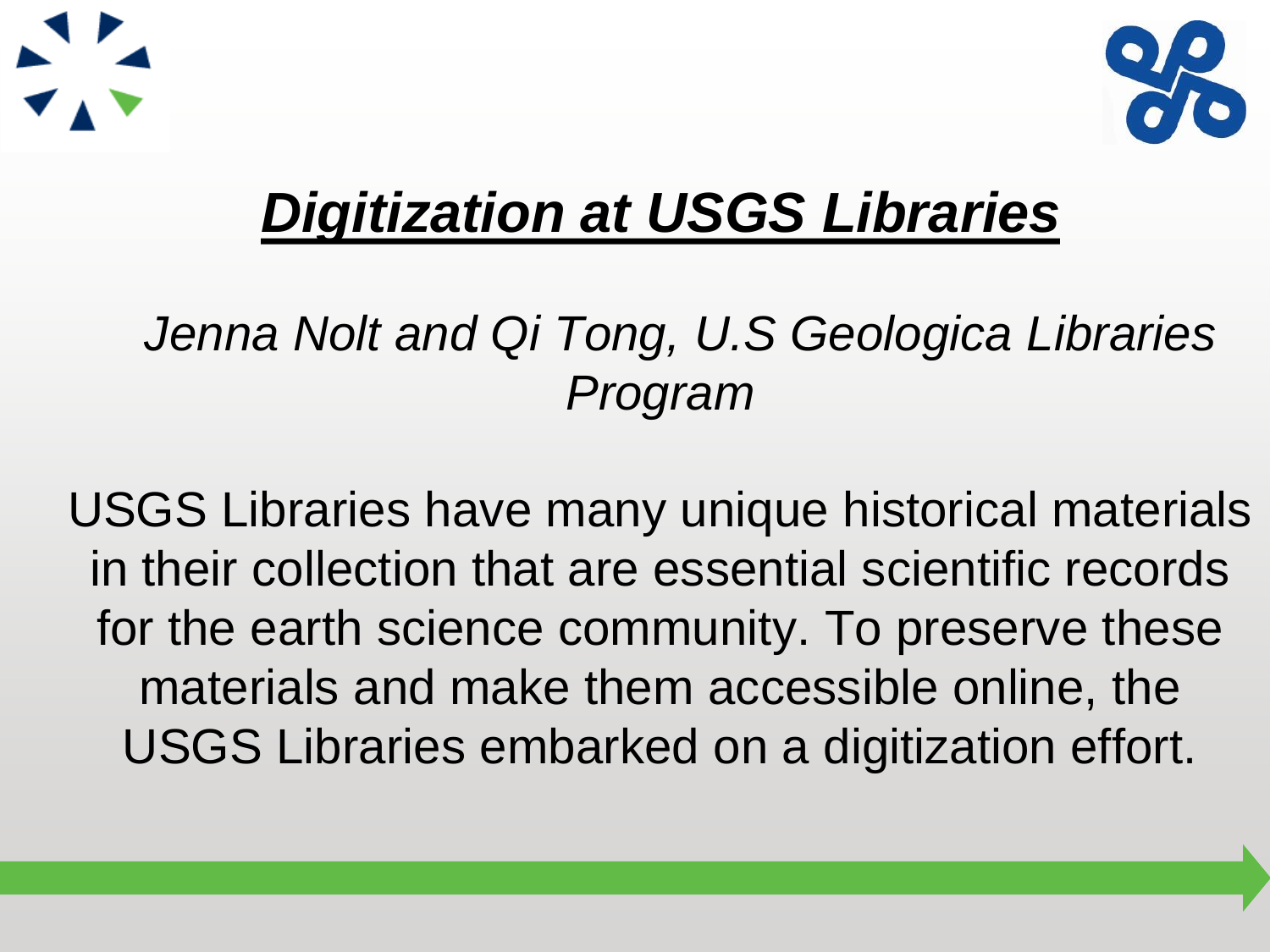### *The Occupy Web Archive: Is the movement still on the live web?*

#### *Maria LaCalle and Scott Reed, Internet Archive/ Archive-It*

With the spontaneous and rapid development of the Occupy Movement came a concerted effort to archive at risk web based content. This poster session will describe the URL selection, appraisal and collaboration process, providing access to the archived sites and offer an analysis of how many URLs archived during the project are no longer available on the live web.

[archive-it.org](http://www.archive-it.org/)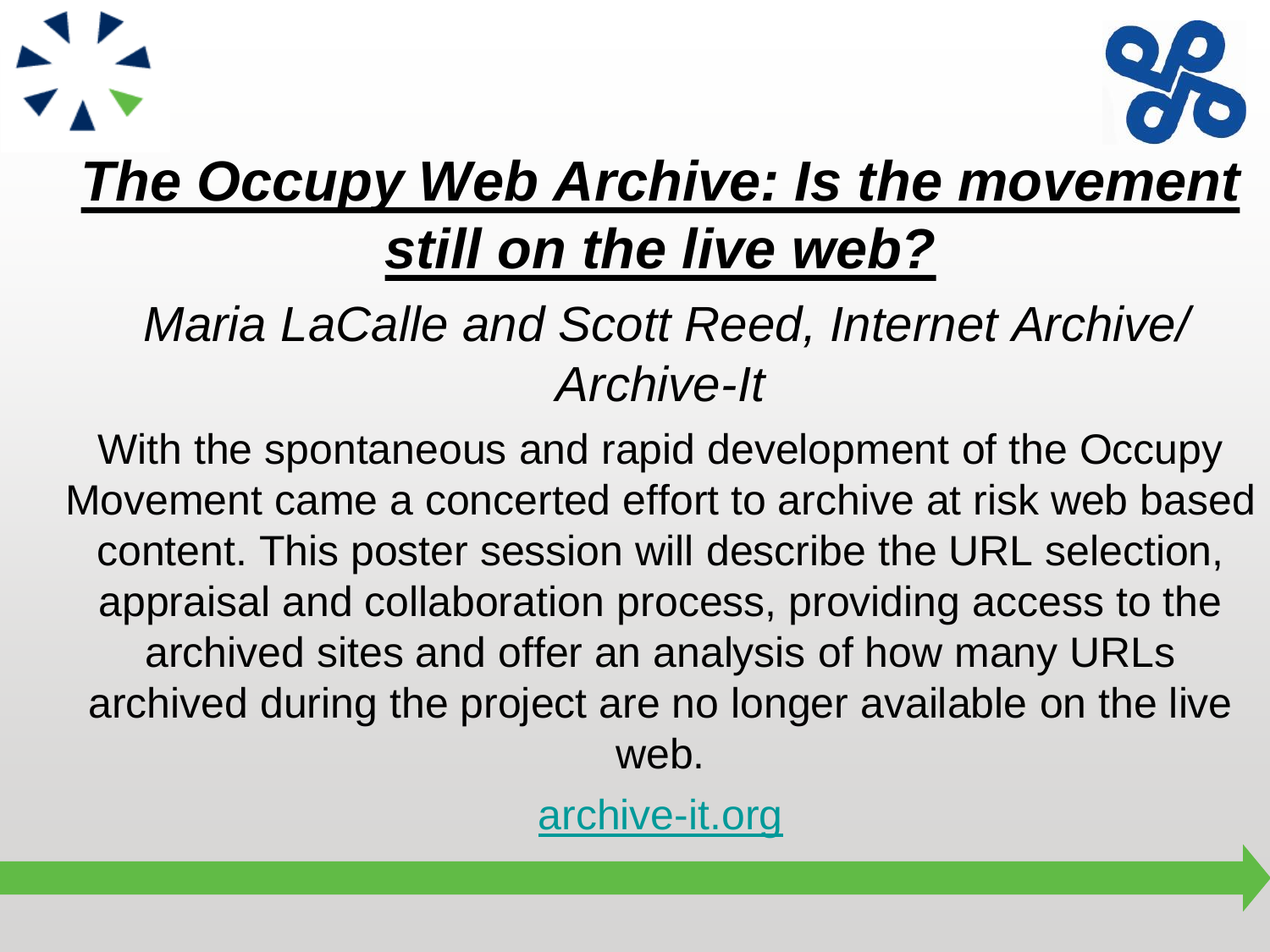# *Sustaining Digital Initiatives in the National Digital Stewardship Residency*

 *Emily Reynolds and Julia Blasé, Former National Digital Stewardship Residents*

The poster discusses lessons learned in the National Digital Stewardship Residency program, where the authors engaged in project planning and implementation of digital archive initiatives. Several factors vital to sustainability for both projects will be described and explored.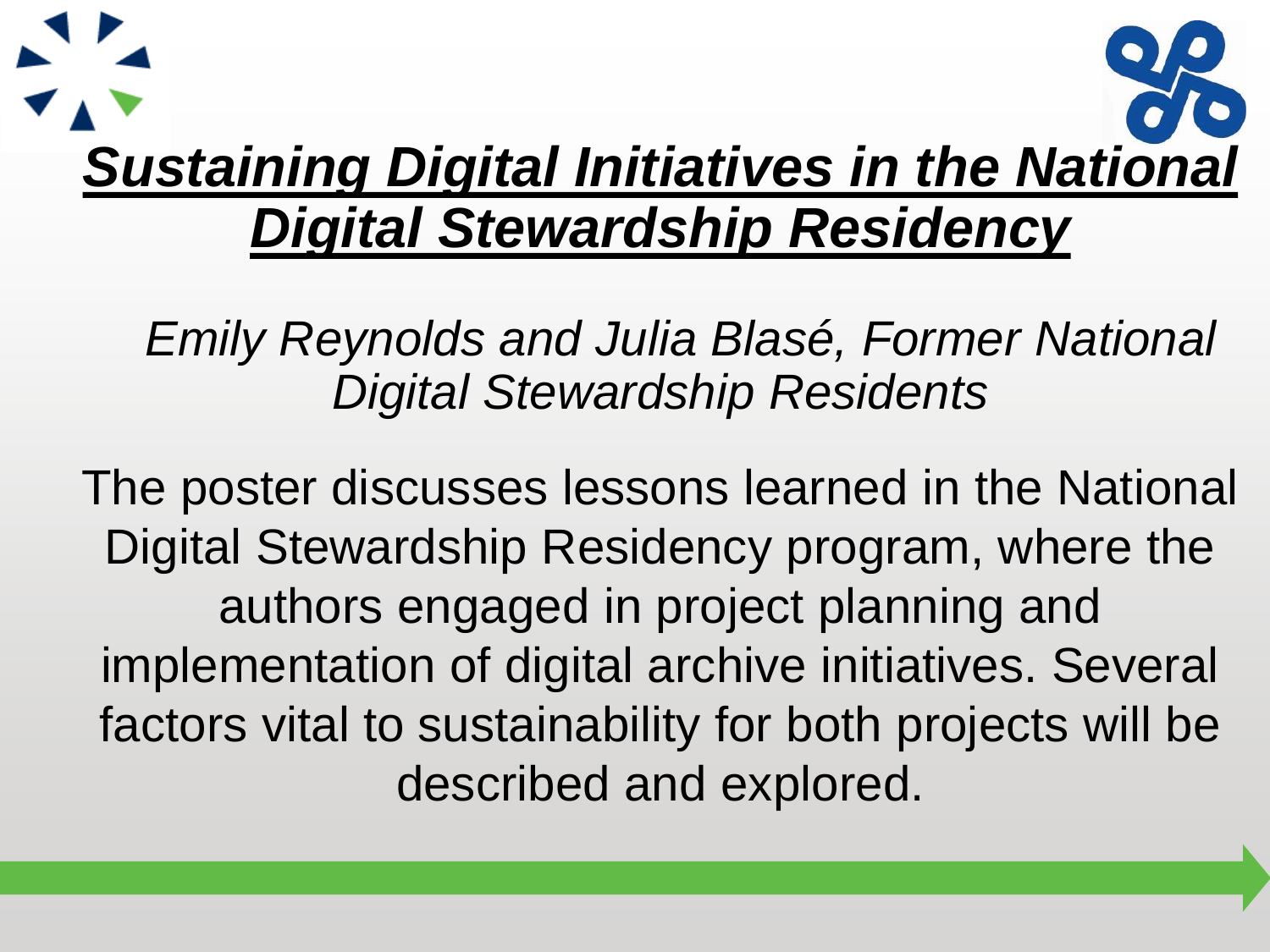



#### *The Digital POWRR Project: Enabling Collaborative Approaches to Digital Preservation*

*Stacey Erdman, Northern Illinois University*

The Digital POWRR project has spent the last several years investigating how those from smaller or less resourced institutions can successfully engage in digital preservation activities within the constraints of their budgets and infrastructure.

[digitalpowrr.niu.edu](http://digitalpowrr.niu.edu/)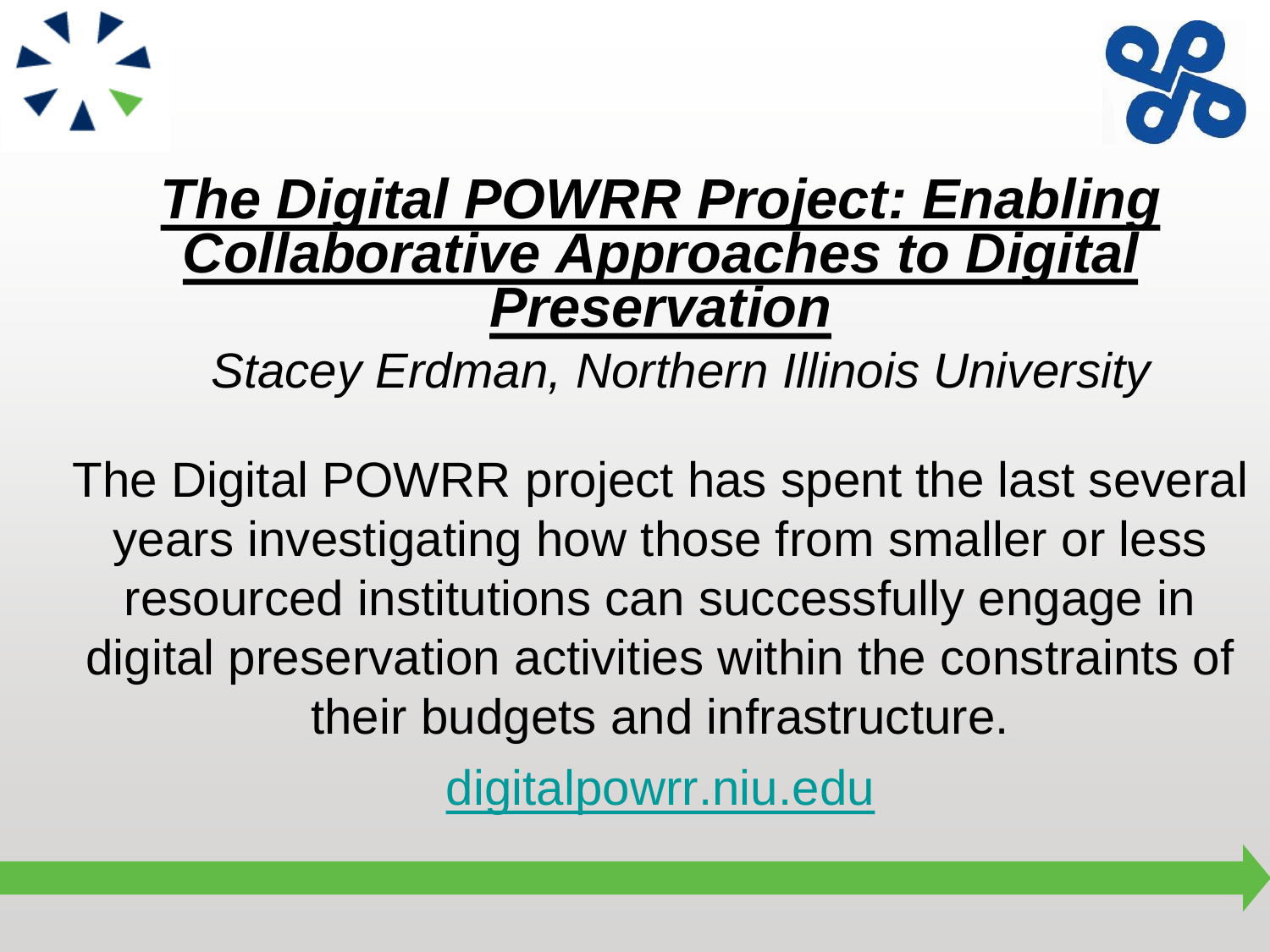# *Picture This: Migrating Metadata in Visual Materials Collections*

*Savannah Gignac, Niels Bohr Library and Archives*; *Emilio Segrè, Visual Archives*

The poster documents the data migration of 25,000 image records from a historical photo database held in Microsoft Access, to a more flexible CMS platform. The presentation will highlight how we selected and designed a new CMS, evaluated existing metadata, prepped for data migration, and ensured better user access and search capabilities of our online photographic archive.

[photos.aip.org](https://photos.aip.org/)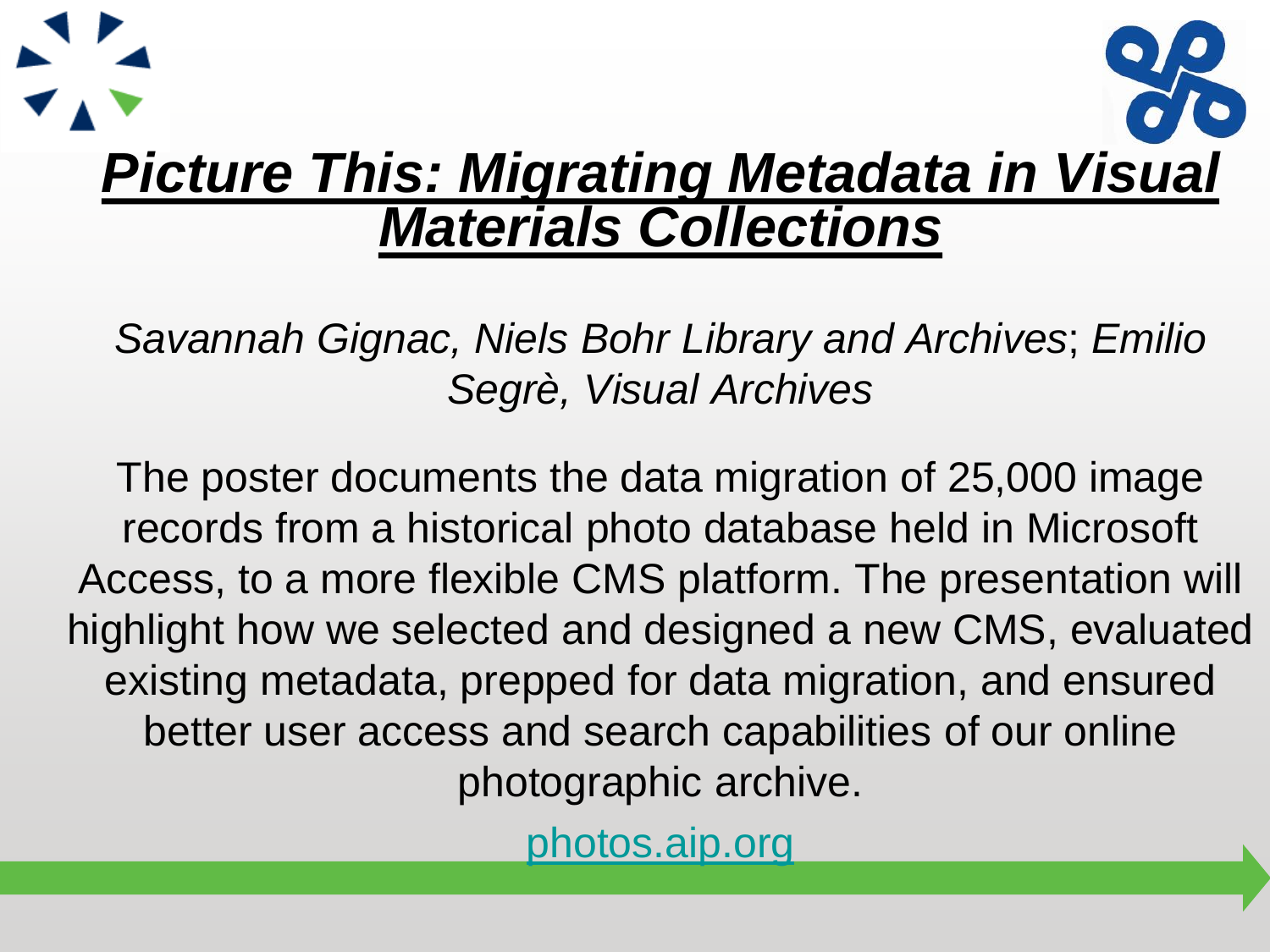



### *Tyranny of Water*

 *Ingi House, Defense Acquisition University and Progressive Technology Federal Systems*

This poster presentation will look at the challenges faced when trying to digitize a collection with various kinds of water damage. The first year of the recovery program is putting into place standards and protocols to insure that all information is captured, including evidence of the damage.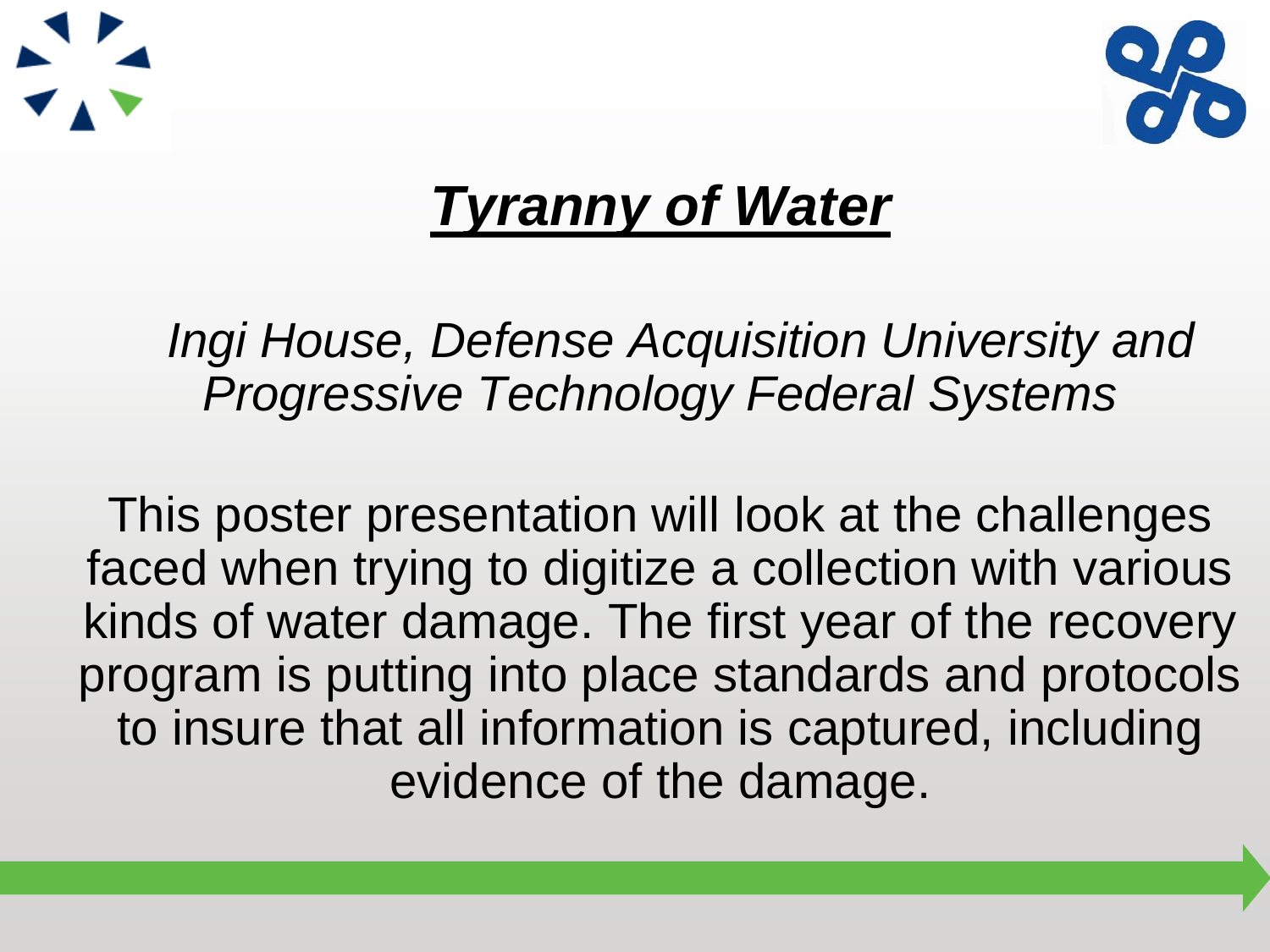

#### *NOAA Digital Collections: Archiving, Online Access, and Metadata Exchange*

*Stanley Elswick, NOAA Central Library*

This poster gives an overview and highlights some of the unique digital collections, projects, and metadata exchange efforts the NOAA Central Library has created.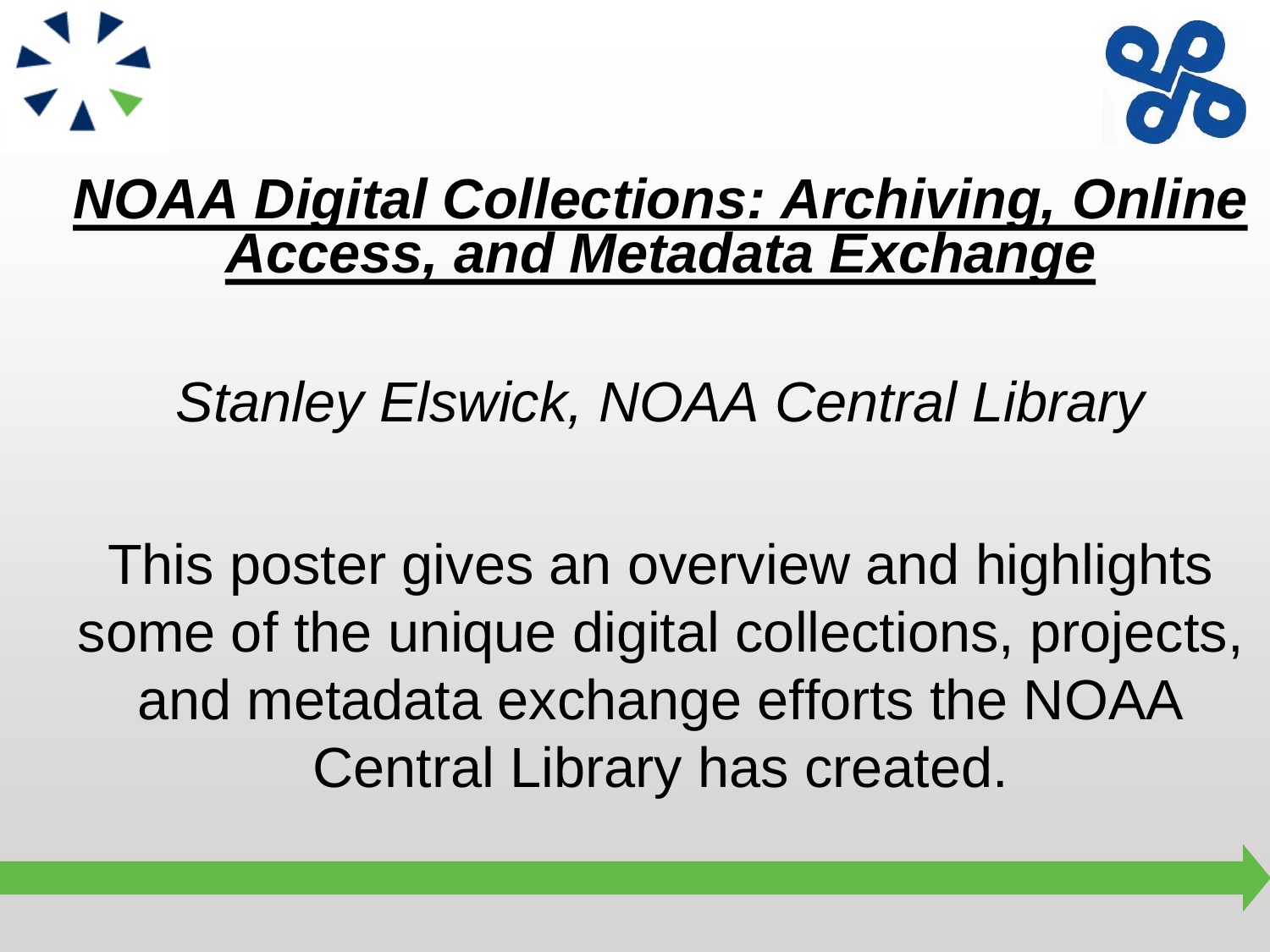

## *Web Archiving: Capturing Best Practices and Tools*

#### *Courtney Whitmore and Laura M. Gentry, Wayne State University Students.*

Many information professionals are overwhelmed with web archiving and are seeking direction and advice on how to begin a web archiving project at their respective institutions. This poster presentation will give an overview of commonly used tools in web archiving and will offer miniature web archiving case studies as examples and lessons from the experienced professionals who are currently undertaking this task.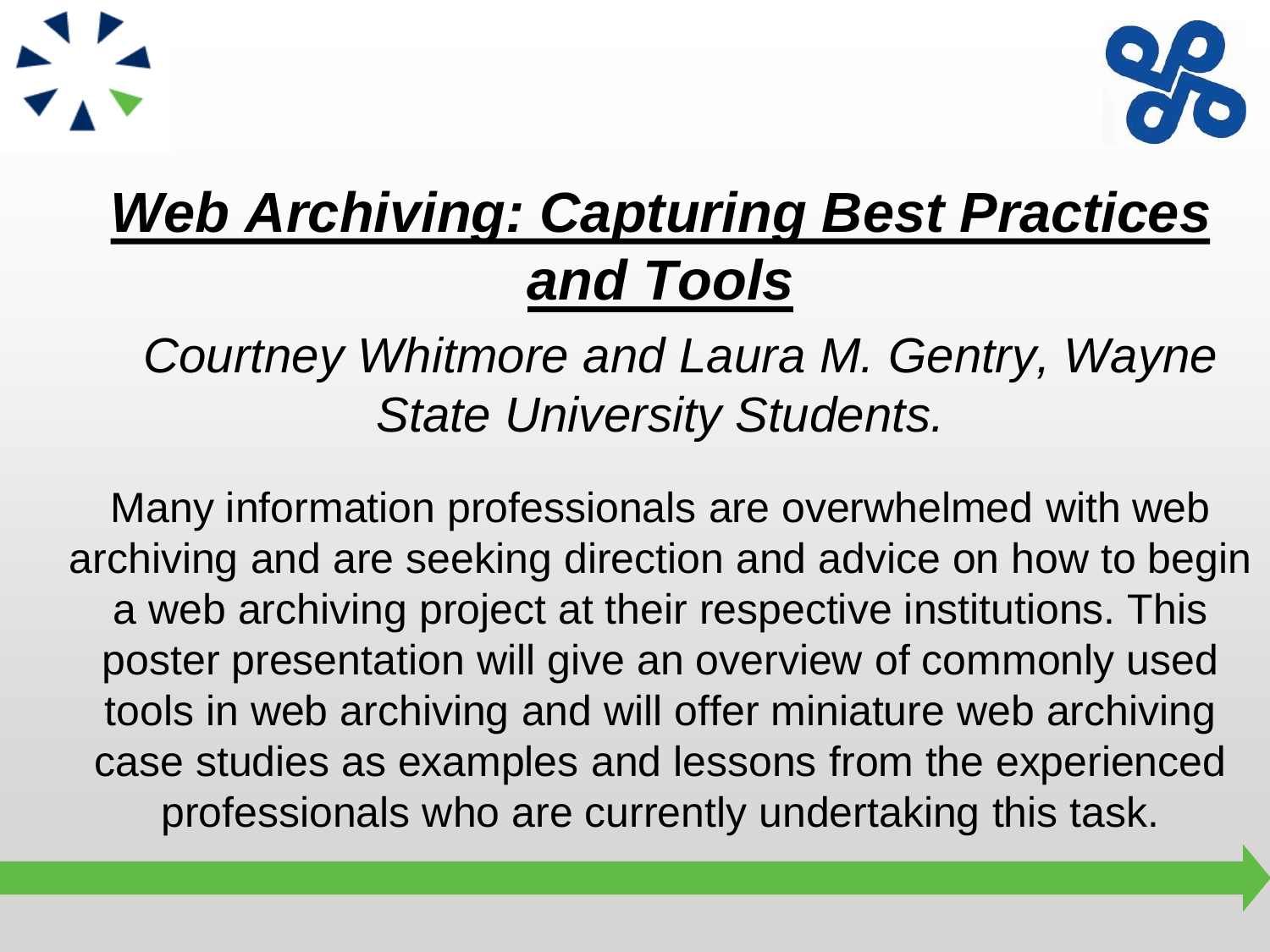### *Enhancing and Promoting Data Services: CLIR/DLF Postdoctoral Fellowship Program in Data Curation*

 *Rachel Frick, Council on Library and Information Resources / Digital Library Federation (CLIR/DLF)*

Launched in 2012 as an expansion of the CLIR Postdoctoral Fellowship Program in Academic Libraries, the CLIR/DLF Postdoctoral Fellowships in Data Curation have given recent PhDs opportunities to work in research libraries and data centers to help develop data management strategies, policies, tools, and services that relate to the fellows' own disciplines. This poster will describe the experiences and observations of the first two cohorts of these fellows.

[www.clir.org/fellowships/postdoc](http://www.clir.org/fellowships/postdoc)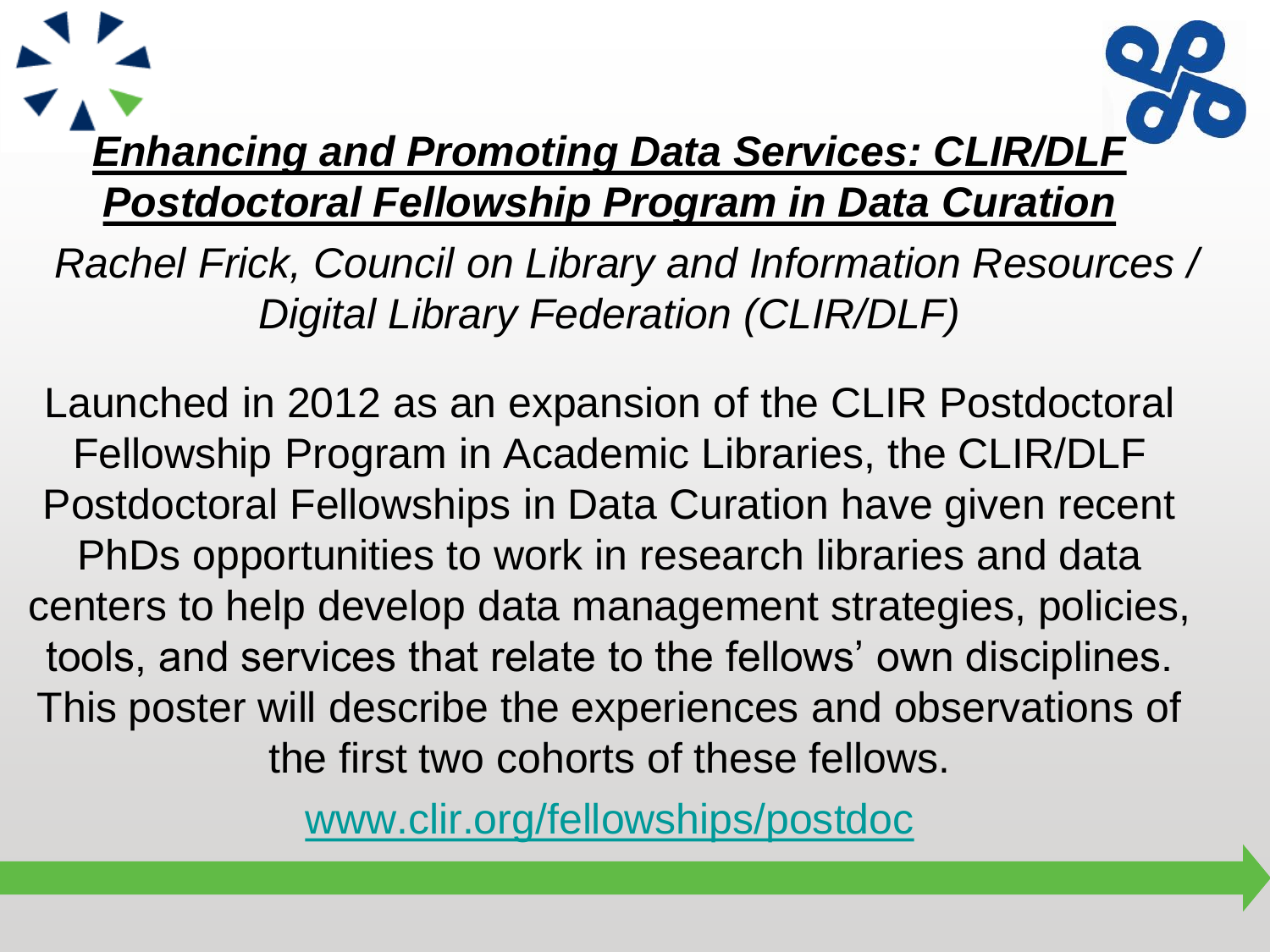# *Digital Audiovisual Preservation and Data Tape Workflows*

*Lauren Sorensen and Paul Klamer, Library of Congress John Spencer, BMS/Chace*

LTFS and TAR format create interesting questions for the archivist working to copy and maintain authentic data across systems. The poster examines two use cases, giving an overview of workflows, and the advantages and disadvantages from preservation perspective, specifically looking at audiovisual material and management of large files.

[www.americanarchive.org](http://www.americanarchive.org/)

[www.bmschace.com](http://www.bmschace.com/)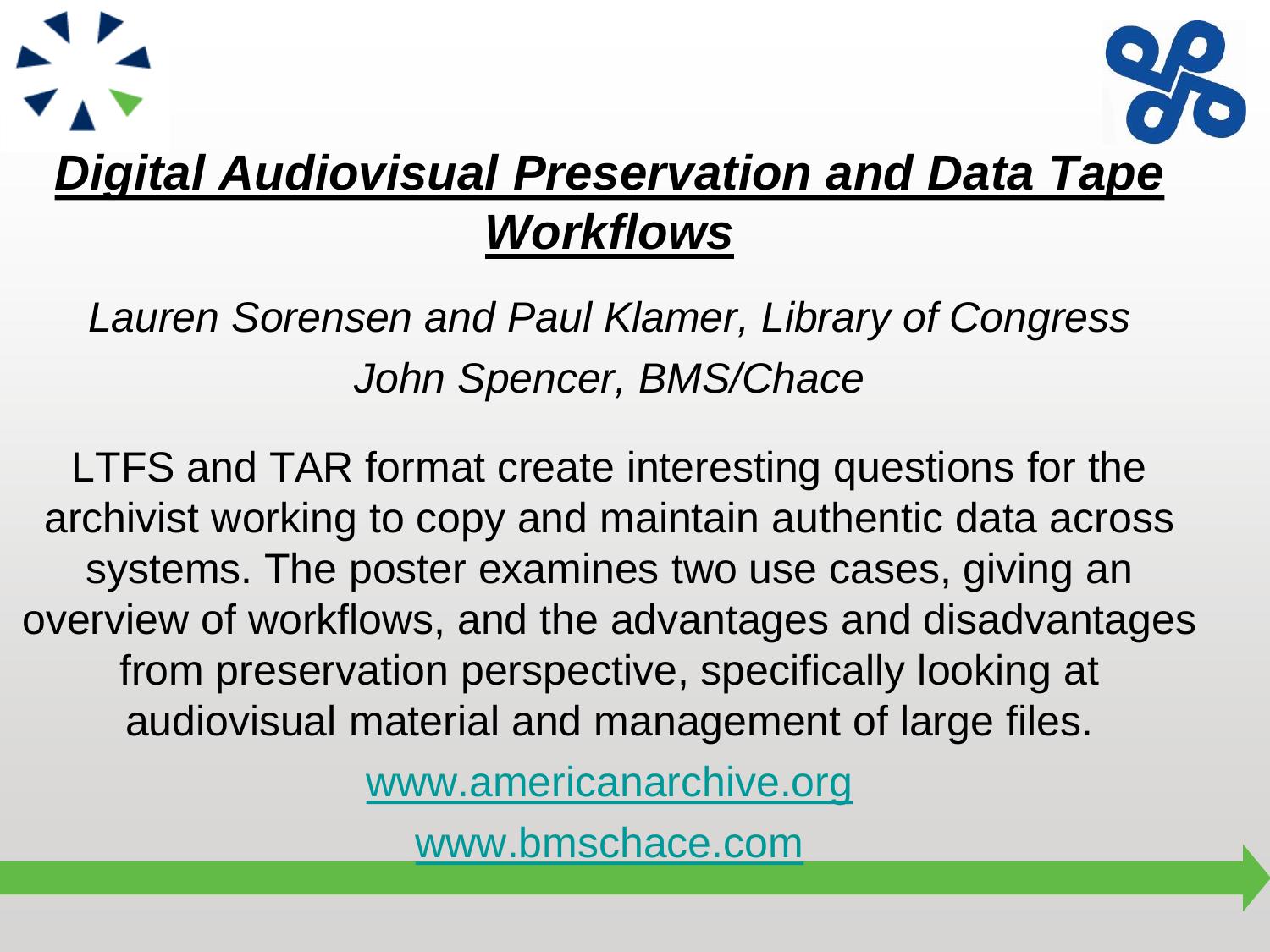



## *Cariniana Network – a case study of a Brazilian Network of Digital Preservation*

 *Laura Rezende, Federal University of Goias and Brazilian Institute of Scientific and Technological Information (IBICT) Sonia Cruz-Riascos, Fundação de Amparo à Pesquisa do Estado de Goiás (FAPEG)*

The aim of this poster is to discuss how *Cariniana*, the Brazilian Network of Digital Preservation, shares technological solutions and the experience of its users.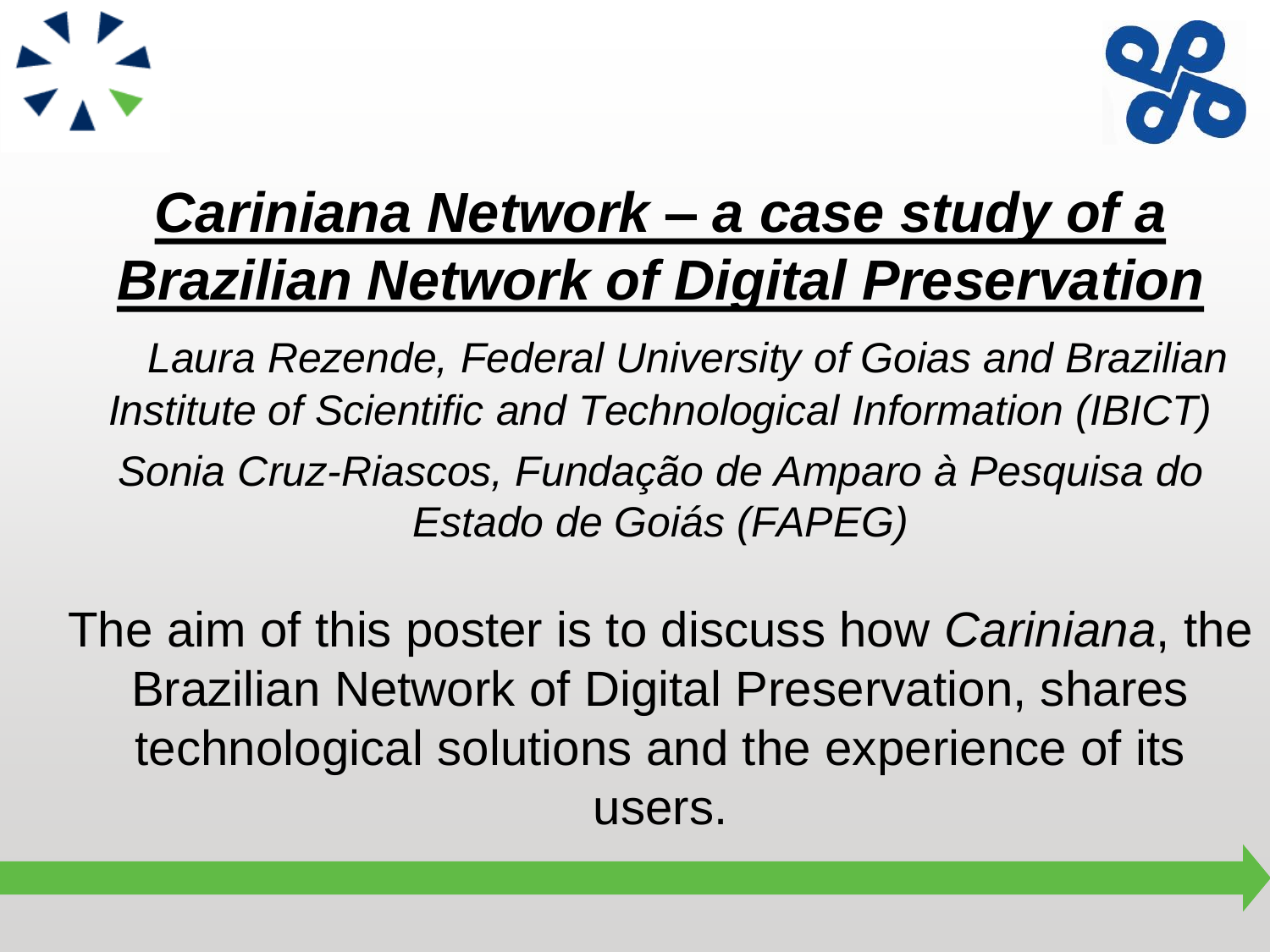



## *Web Archiving in Practice*

*Jaime McCurry and Maureen McCormick Harlow, former National Digital Stewardship Residents*

This poster recaps some of the web archiving work that former NDSR residents Maureen McCormick Harlow and Jaime McCurry conducted for their NDSR residency projects at the National Library of Medicine and the Folger Shakespeare Library's web collections. The poster addresses the entire web archiving process, from picking a theme to making the collections visible throughout an organization. NLM Collection: [archive-it.org/collections/4254](https://archive-it.org/collections/4254)

Folger Collections: [archive-it.org/organizations/576](https://archive-it.org/organizations/576)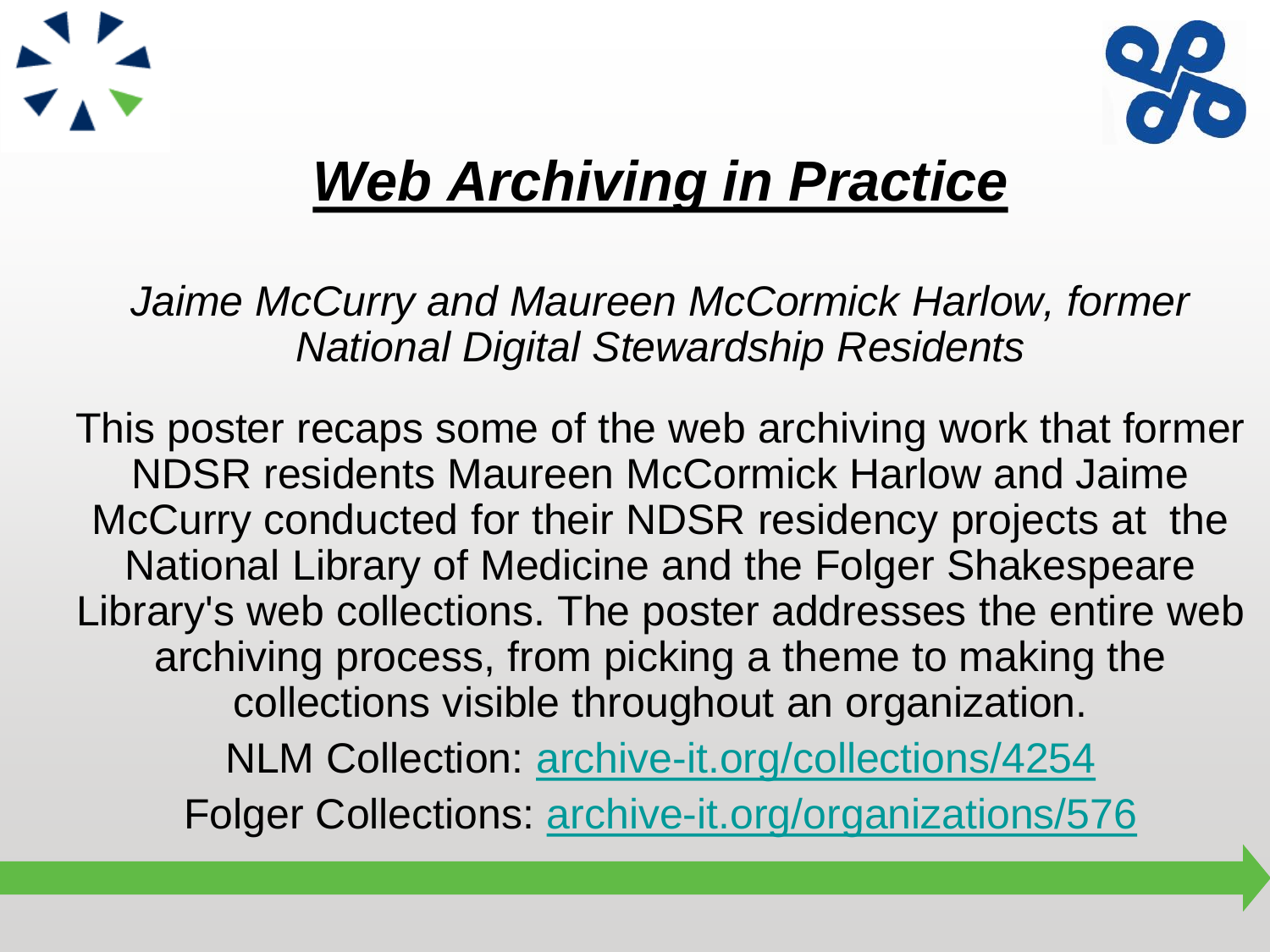# *1.21 Gigahertz! Bringing Library Filmstrips Back to the Future*

*Lisa Peters and Zoe Stachel, University of Wisconsin-Madison School of Library and Information Studies*

The poster presents a collaboration between students from UW-Madison's School of Library and Information Studies (SLIS) and the SLIS library on a service-learning project for a Digital Curation course. The project involved digitization and digital preservation planning for the library's collection of rare 1960s educational filmstrips and accompanying audio recordings.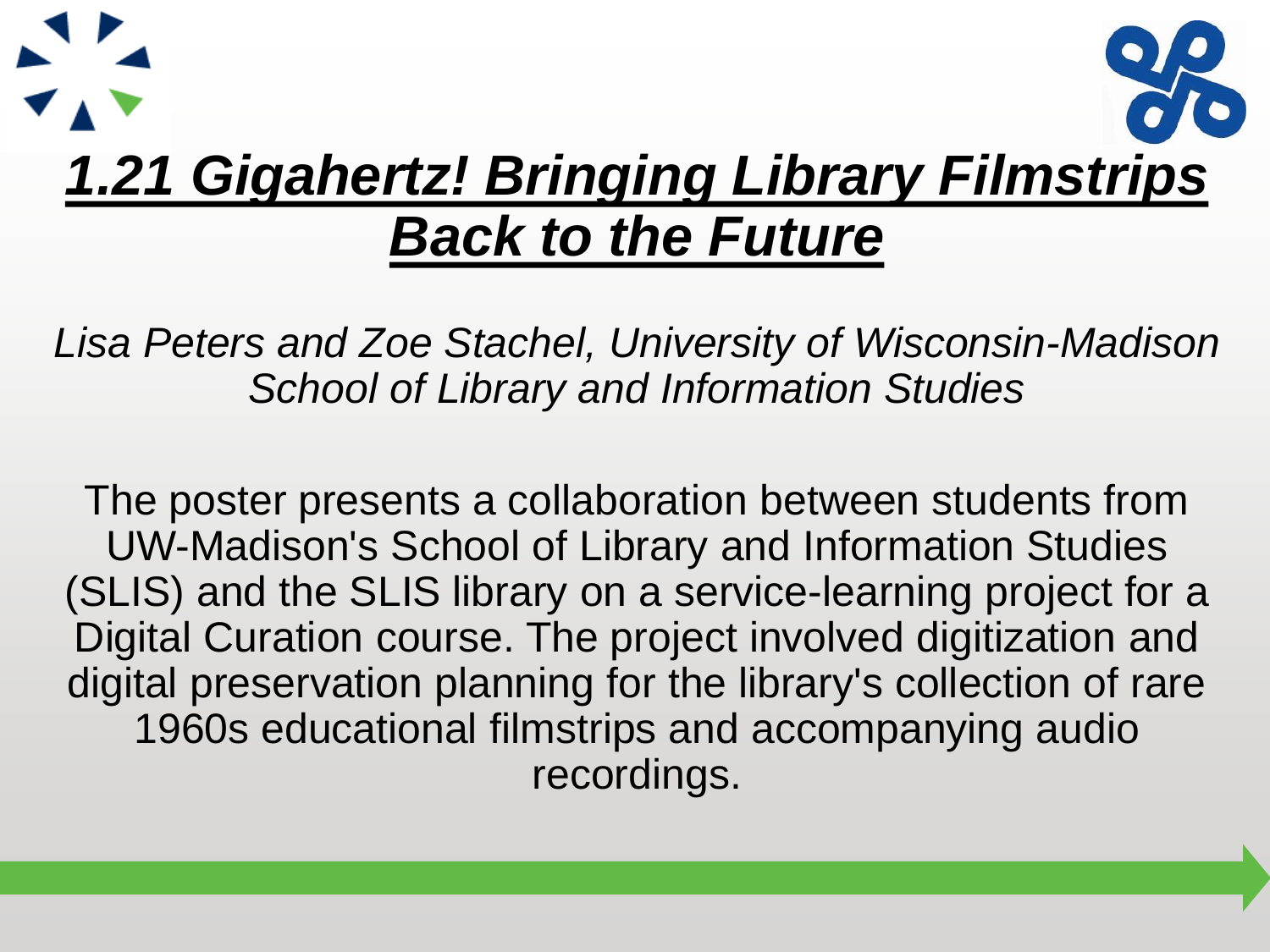# *Digital Preservation Outreach: Student Projects at CUA*

#### *Lindsey Bright, Michelle Datiles and Sarah Ettinger, Catholic University of America*

Eleven students in the CUA Library and Information Science Digital Curation class (Spring 2014) worked in team and participated in four digital preservation outreach projects. The poster highlights the student project products.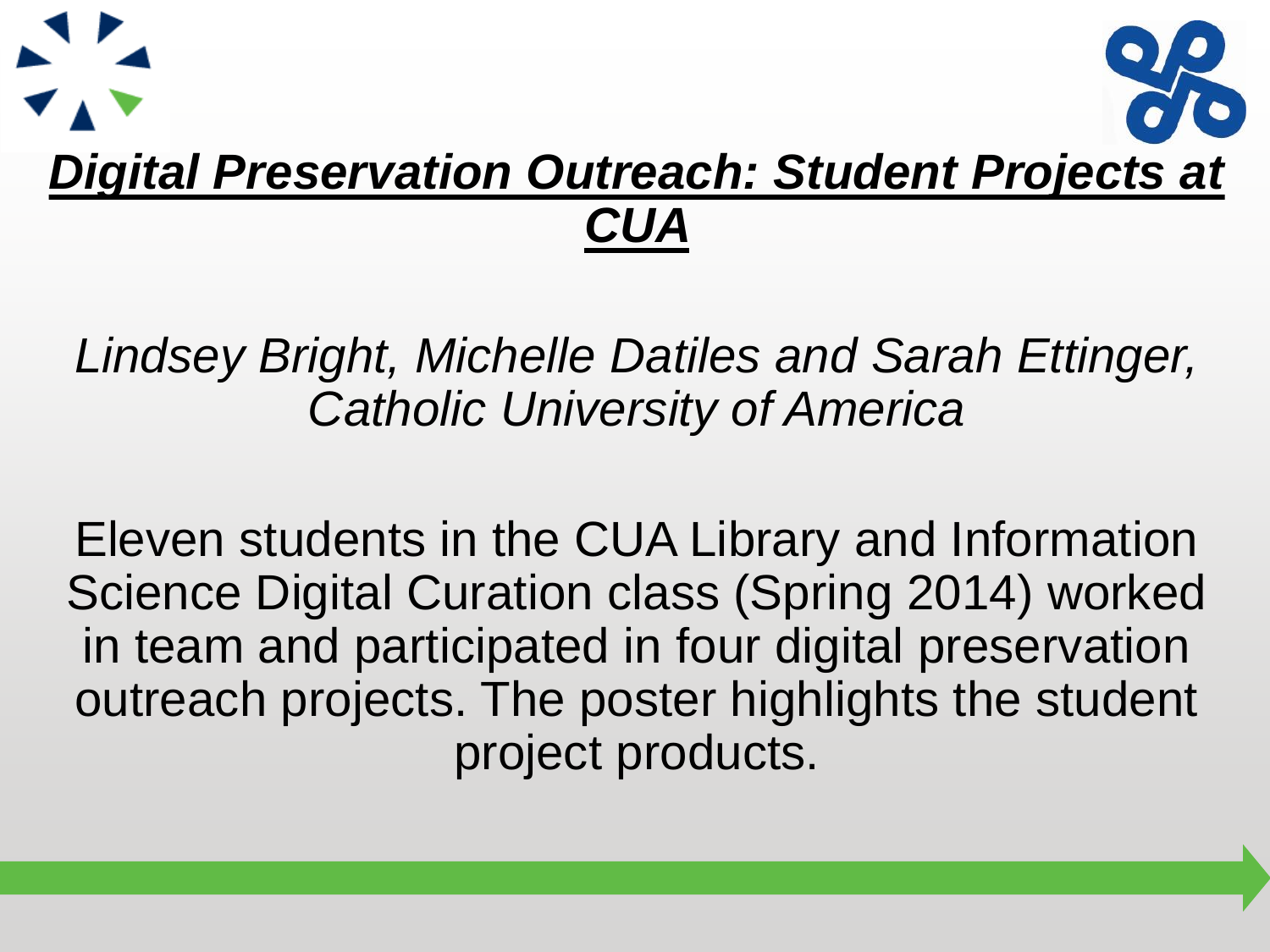

*Adam Mosseri, Wayne State University*

This poster will cover various aspects of how to approach an archive that is in need of attention, how to create interdepartmental cooperation in an academic environment and innovative ways to recruit undergraduate and graduate volunteers for archival and digital preservation projects.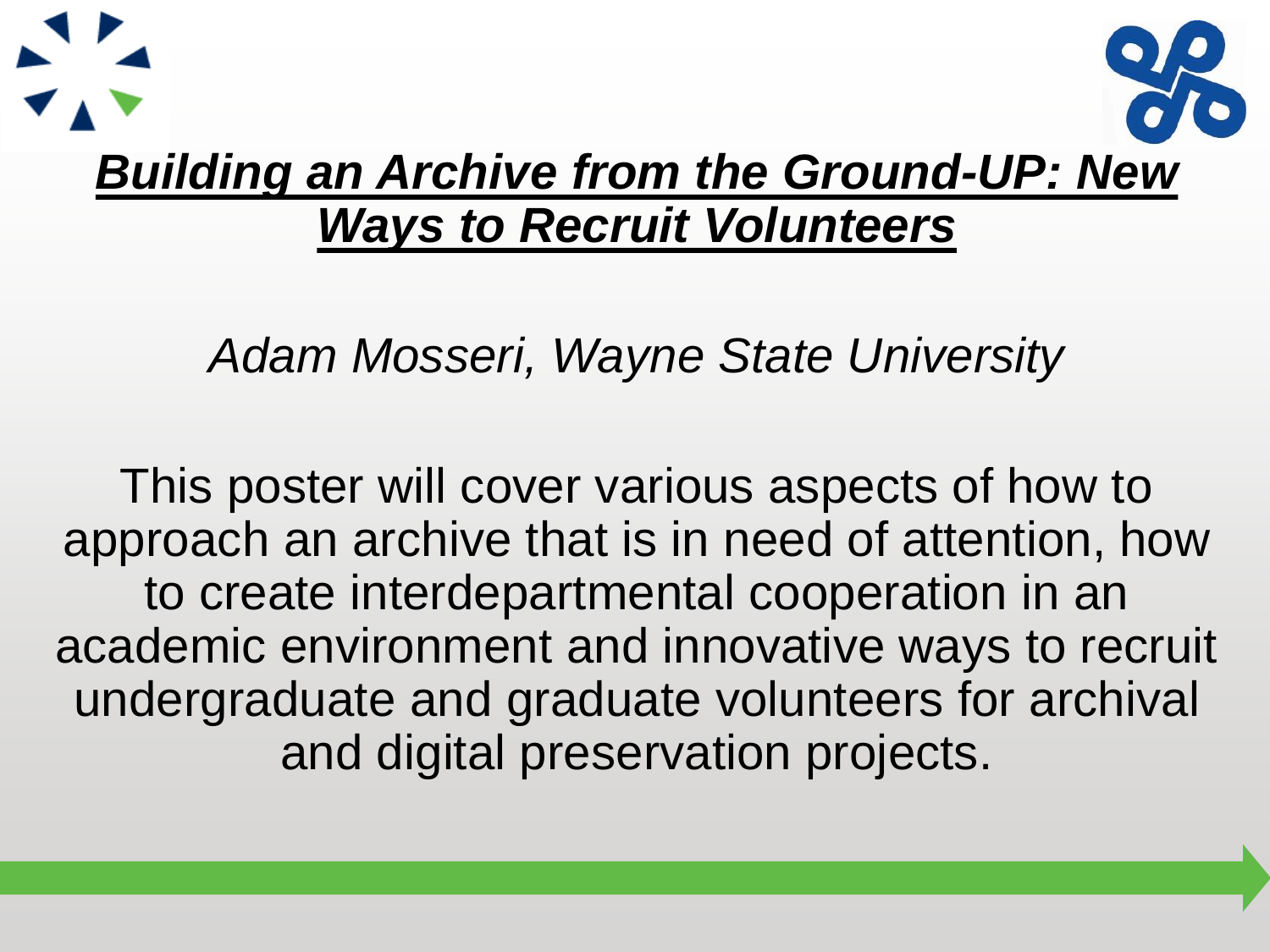# *Linked Data Registry: A New Approach to Technical Registries*

*Jonathan Tilbury, Preservica*

The challenge of maintaining a comprehensive file format registry, whilst central to effective Digital Preservation, has eluded the world community despite many initiatives. This poster shows a practical way to operate a international peer-topeer network of contributers and consumers of technical registry information and is based on EU funded research under the ENSURE project.

[www.preservica.com](http://www.preservica.com/)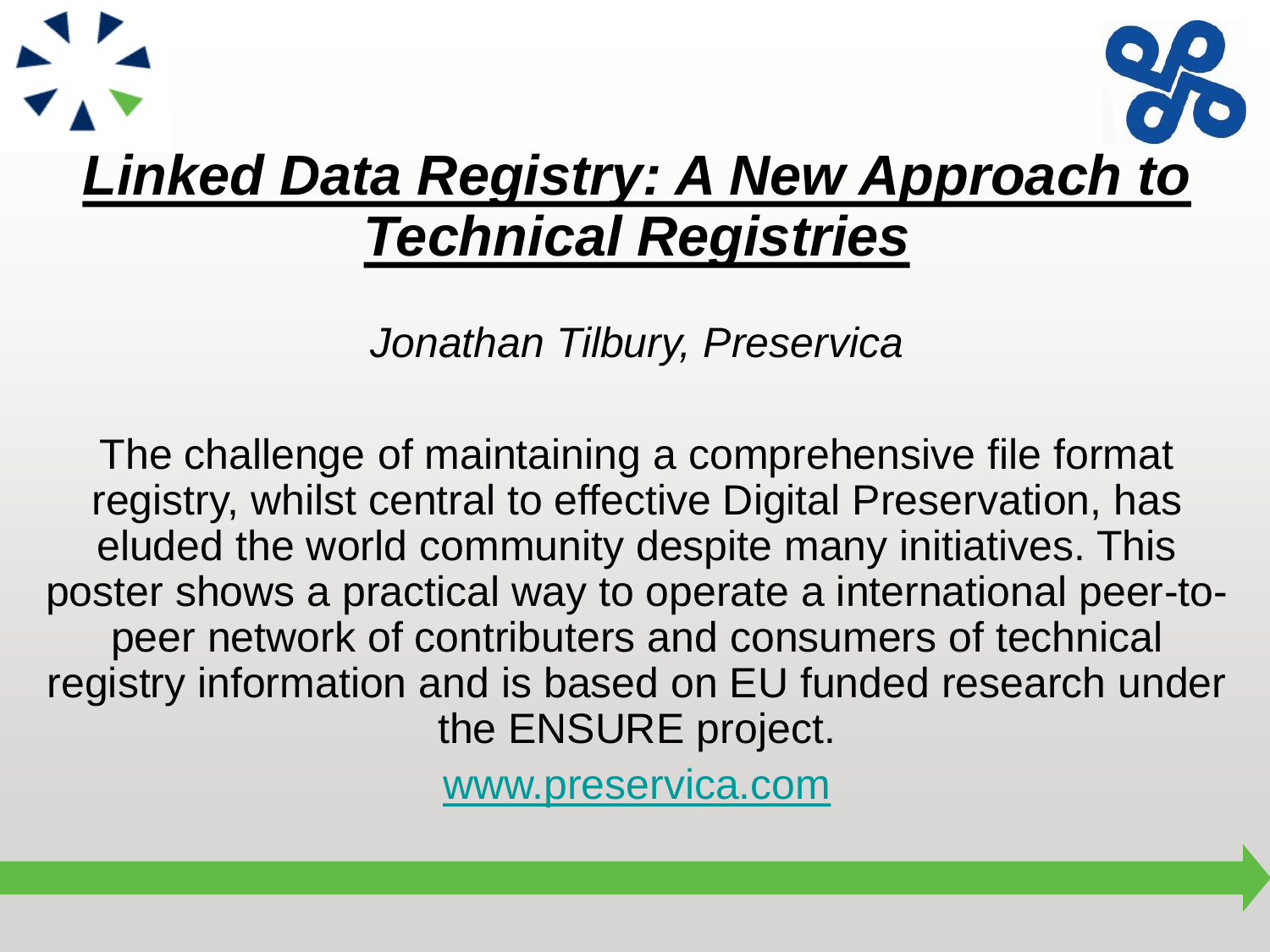

### *Open Access to Government Data: Implications for Digital Curation*

*Cal Lee, Council on Library and Information Resources Suzie Allard, University of North Carolina at Chapel Hill Nancy McGovern, University of Tennessee at Knoxville Alice Bishop, Massachusetts Institute of Technology*

In February 2013, the Office of Science and Technology Policy (OSTP) issued a memorandum to the heads of executive departments and agencies directing them to develop plans promoting open access (OA) to data and publications. This poster will summarize preliminary results and elicit feedback on a project to study the data curation needs implied by recent open access activities.